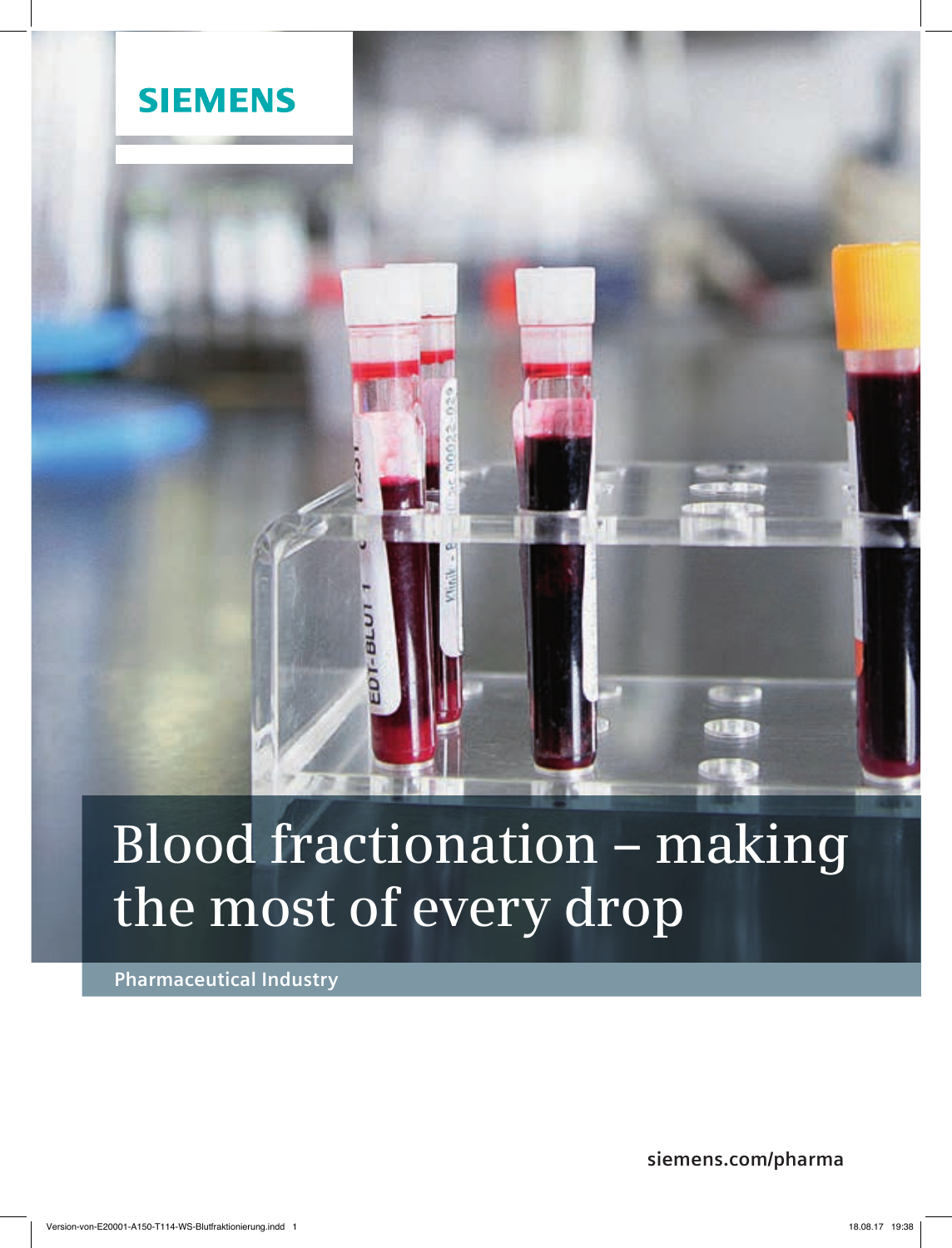## **Proven expertise**

Continued for the Control

**The demand for blood plasma-based products is continuously increasing. But it is becoming more and more difficult to meet. One reason is that blood as a raw material has limited availability. Another reason is that the yield from the raw material is very low, compared to production of pharmaceutical products. Not only that, the blood fractionation process must meet demanding regulations and highly sensitive production scenarios. To achieve the most effective and safest extraction process, Siemens has worked with companies from around the world for many years. The result is an integrated portfolio of products and systems for all steps in the blood plasma fractionation process.**

A Cycle Couche

Right ford Time

V,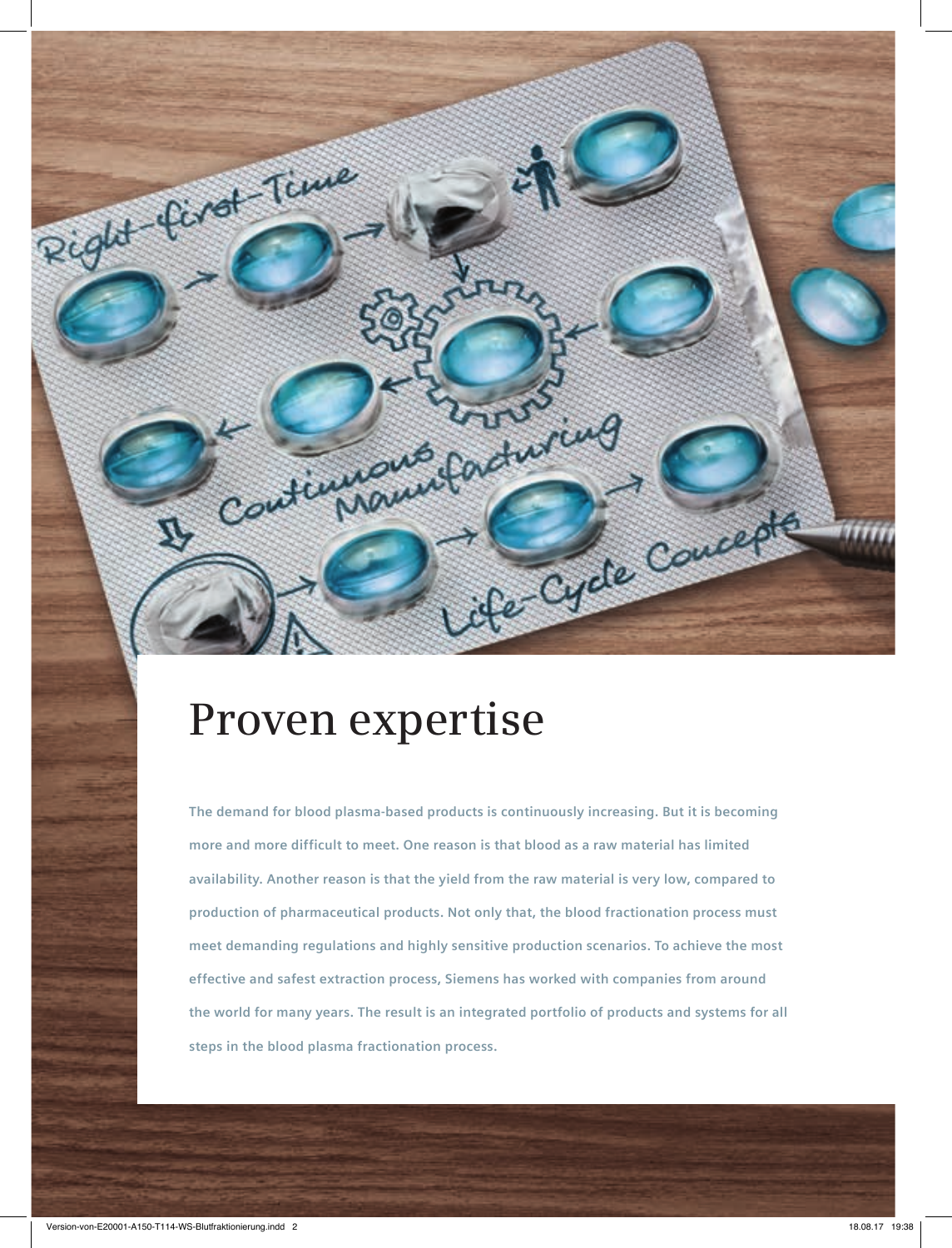

# **A consistent and efficient portfolio**

**Siemens is an internationally experienced partner for blood plasma fractionation. Its comprehensive product and service portfolio meets all basic branch requirements from data tracking and a safe process to building technology.**

### **Reliable explosion protection**

- **• Unique value:** Siemens' fast, reliable signal routing solution is unique on the market for application in Ex hazardous areas.
- **• Flexible system:** We offer a scalable, flexible solution that is based on SIMATIC PCS 7 with PROFIBUS PA field bus technology and the intrinsically safe and modular SIMATIC ET 200iSP I/O system.
- **• Intrinsically safe yet convenient:** The ET 200iSP I/O system can be installed directly in Zone 2, the connected sensors in Zone 1.

#### **Integrated fail-safe function**

- **• Innovative integration of fail-safe signals:** Compared with conventional solutions, SIMATIC PCS 7 connects with SIMATIC Safety to introduce integrated fail-safe functions in a very harmonious way.
- **• Significant cost savings:** By integrating safety technology into the standard automation, far-reaching advantages and significant cost savings can be achieved of the entire life cycle of the plants.

#### **eBR, SIMATIC Batch and Route Control**

- **• Paperless and exhaustive documentation:** SIMATIC PCS 7 offers all the functions for creating Electronic Batch Reports (eBR) of all batch data.
- **• Adaptability:** Siemens' process control system can be optimally adapted to the respective requirements by numerous system extensions.
- **• Flexible automation:** The modular batch control add-on SIMATIC Batch ensures flexible automation.
- **• Compliant with 21 CFR Part 11** SIMATIC PCS 7 supports functions such as Audit Trail, Access Protection or Electronic Signature, in accordance with 21 CFR Part 11.
- **• Reliable hygiene:** SIMATIC Route Control, an optimum addition, controls material flow and reliably controls the hygiene status of the equipment.

#### **Integration of package units**

- **• Simplified application:** SIMATIC PCS 7 simplifies the integration of package units both with SIMATIC systems such as S7 and WinCC and OEM systems.
- **• Reduced costs:** Integration reduces costs for engineering and training.
- **• Consistency:** Integration provides consistent data storage throughout the process.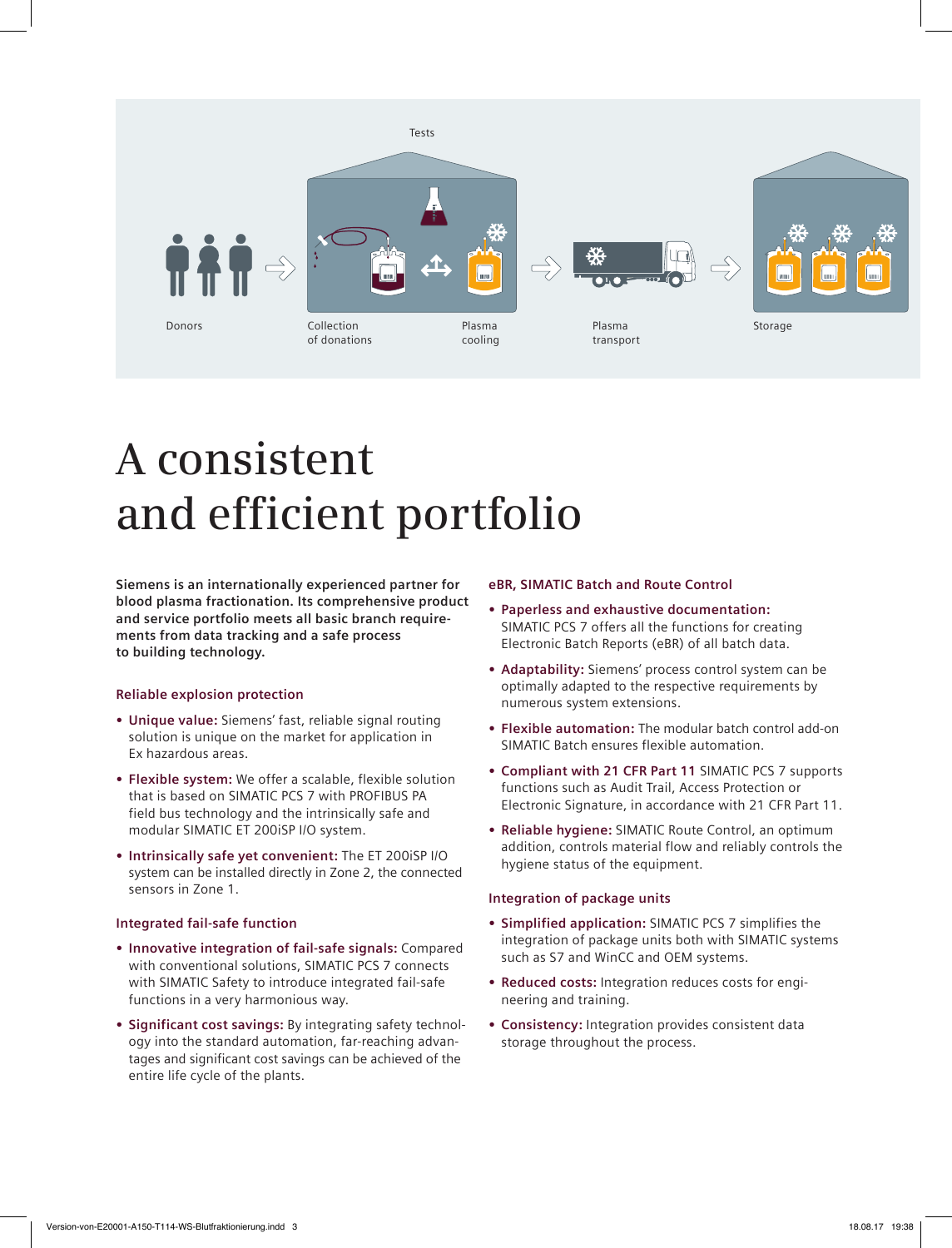

#### **Optimum ambient conditions**

- **• Exact specification compliance:** Ambient conditions in the blood plasma industry play a decisive role in the quality and purity of the end product. Siemens provides support with the exact compliance with the respective specifications.
- **• Custom solutions:** Siemens supplies tailor-made solutions for blood fractionation based on our wide range of products for building automation and safety.
- **• Precision control:** Siemens solutions precisely monitor and control temperature, humidity or pressure.
- **• Accordance with 21 CFR Part 11:** All Siemens controls, including innovative alarm systems or GMP-compatible access control, are in accordance with 21 CFR Part 11.

On the basis of Totally Integrated Automation (Siemens' unique range for consistent automation), Totally Integrated Power (Siemens' consistent solutions for energy distribution), and Total Building Solutions (Siemens' comprehensive program for building technology), it is clear that Siemens supplies an efficient portfolio for all requirements in blood plasma fractionation.

#### **Proven in practice: international projects**

Almost all global suppliers of blood plasma products rely on automation solutions from Siemens for their production processes. Numerous references provide ample evidence of our long-time commitment to all areas of blood plasma fractionation.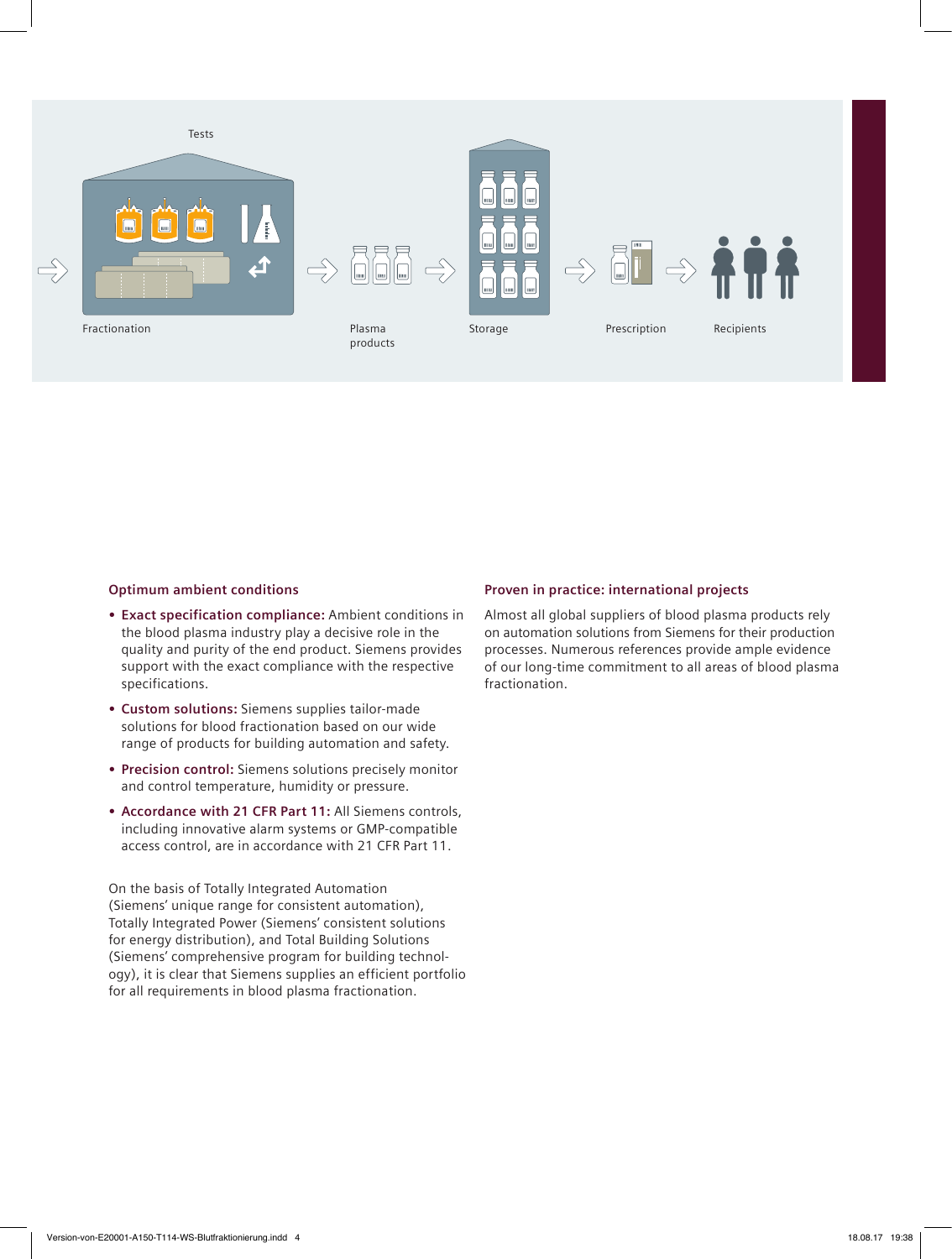Our products and systems meet the following blood fractionation process challenges:

- **• Strict regulations:** All steps in a Siemens solution, from blood/plasma donation to plasma delivery, are strictly controlled and traceable, to rule out contamination of the end products by pathogenic agents.
- **• Explosion protection:** Siemens solutions meet the special personnel and safety demands caused by the large amounts of ethanol required for purification during the Cohn process.
- **• Clean room environment**
- **• Batch control:** The integrated PCS 7 functionality SIMATIC Batch ensures flexible automation.

In numerous projects with almost all well-known manufacturers of blood plasma products around the world, Siemens has gained extensive knowledge about the sensitive processes of blood plasma fractionation and channeled it into a unique industry-specific portfolio. As an automation market leader in blood process fractionation, Siemens covers the entire process with efficient and uniform solutions that are tailor-made for the require ments of each process step. The heart of our portfolio is the SIMATIC PCS 7 distributed control system (DCS). It meets the requirements for blood plasma fractionation more comprehensively and efficiently than any other system available on the market.